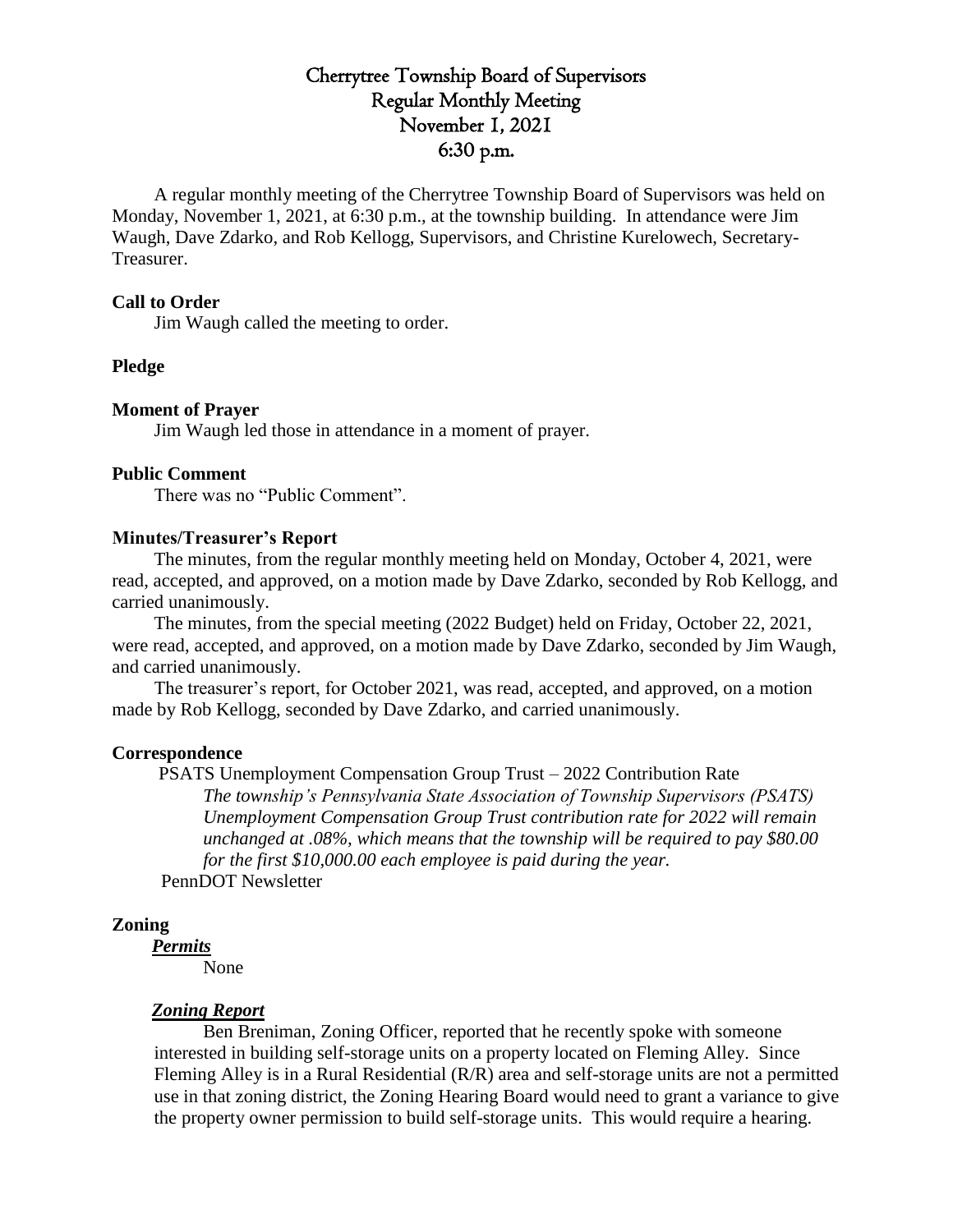However, at this time, no zoning permit application for self-storage units on the property has been submitted.

 Ben Breniman reported that a construction project appears to be underway at 3776 State Route 8 and no zoning permit has been issued. He will send the property owners an enforcement letter and Chrissie Kurelowech will contact the building inspector to verify whether or not a building permit has been issued and, if necessary, to initiate enforcement.

# **Administrative Action**

## *Fuel Bids – Approximately 8,000 Gallons – Open and Review*

Only one bid was received for approximately 8,000 gallons of diesel fuel. On a motion made by Jim Waugh, seconded by Rob Kellogg, and carried unanimously, the Supervisors voted to accept the bid submitted by Bayless Fuel, LLC. The bid results are below.

|               | <b>Description</b> | Quantity      | Amount over rack<br>price per gallon -<br><b>Ultra Low Sulphur</b><br>diesel fuel from<br><b>United Refining Co.</b><br>(located in Warren,<br>PA) | Amount. over rack price<br>per gallon - Ultra Low<br>Sulphur diesel fuel from<br>another source |
|---------------|--------------------|---------------|----------------------------------------------------------------------------------------------------------------------------------------------------|-------------------------------------------------------------------------------------------------|
| Bayless Fuel, | diesel fuel        | Approximately | \$0.189                                                                                                                                            | \$0.189                                                                                         |
| LLC           |                    | 8,000 gallons |                                                                                                                                                    |                                                                                                 |

## *Resolution #21-51 – Approve Single Residence Sewage Treatment Plant – Jason Hawk*

On a motion made by Jim Waugh, seconded by Dave Zdarko, and carried unanimously, the Supervisors voted to adopt Resolution #21-51, approving a single residence sewage treatment plant for Jason Hawk at 2307 Buxton Road.

## **Committee Reports**

## *VFD*

Tom Huffman, VFD 1st Assistant Chief, reported that there were 10 calls since the last meeting. Of the 10 calls, 2 were building fires, 6 were EMS, and 2 were public service.

Fall shoots continue to be held every Tuesday evening through November 23, 2021, with the exception of Tuesday, November 2, 2021 (Election Day). Doors open at 5:30 p.m. and the shooting begins at 6:00 p.m. Since no shoot will be held on Election Day, the VFD has planned to hold a shoot on Thursday, November 4, 2021 instead (same time and location).

Tom Huffman reported that the VFD would like to fix dry hydrants in the township, with the dry hydrant located on Lew Staub's property on Cherrytree Road being a top priority. Tom Huffman asked Lew Staub for permission to perform the work on his property and Lew Staub granted it.

Jim Waugh noted that that the VFD received more than \$13,000.00 in donations this year. He also said that the department recently had hose tested and lost a lot of it that was roughly 20 years old and no longer usable.

## *EMA Office*

Tim McGrath reported that he is waiting for direction on reporting for the year.